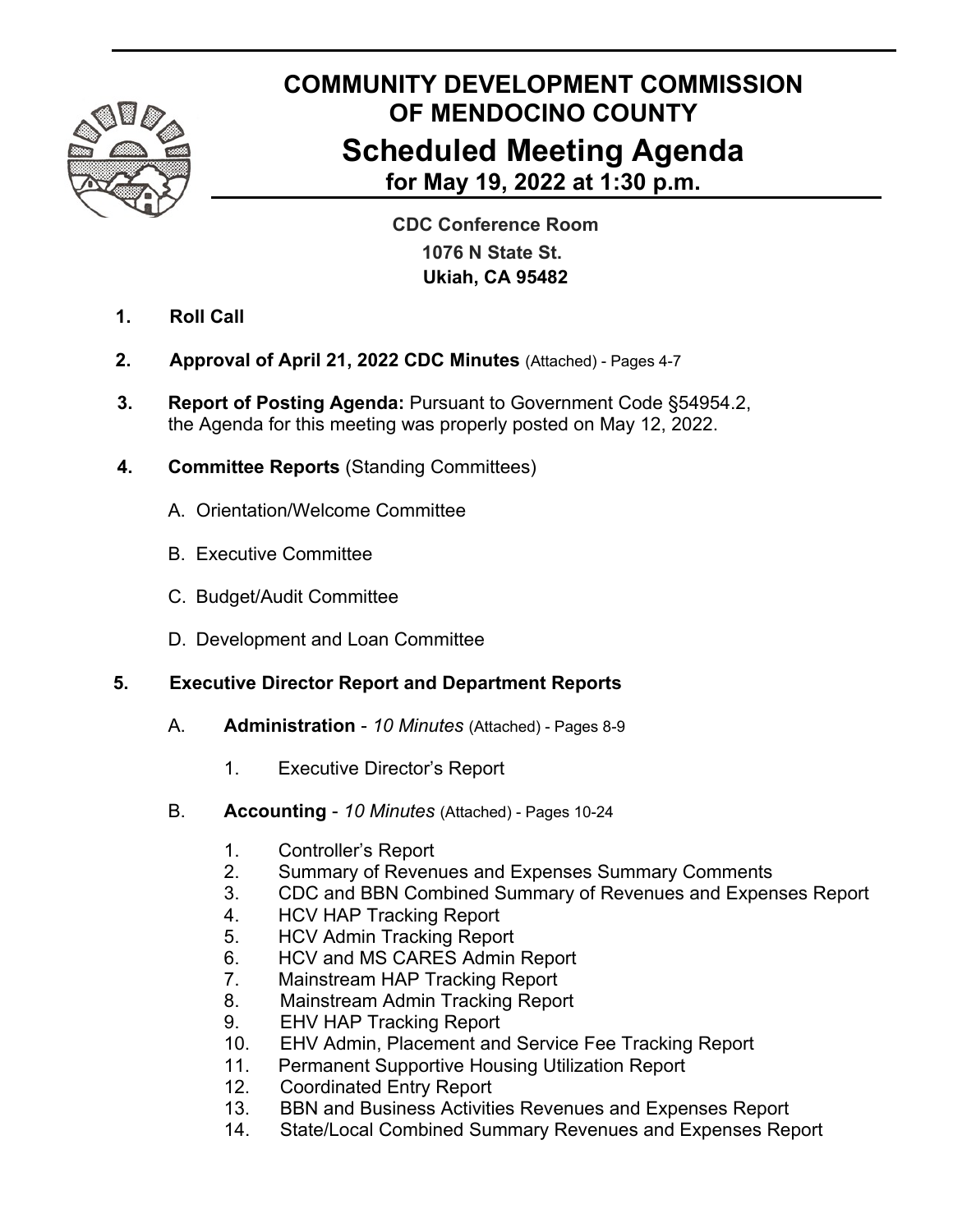#### C. **Development and Sustainability** - *10 Minutes* (Attached) - Pages 25-27

- 1. Development & Sustainability Department Report
- 2. Work Order Analysis by Completion Month Report
- D. **Housing**  *15 Minutes* (Attached) Pages 28-33
	- 1. Housing Manager's Report
	- 2. Housing Quality Inspection Report
	- 3. Occupancy Status Report
	- 4. Agency Owned Report
- **6. Announcements** None
- **7. Board Correspondence** None
- **8. Media/Information** None
- **9. Unfinished Business**  None
- **10. New Business**  *15 Minutes*
	- **A**. **Discussion and Possible Action Regarding Adoption of Resolution #2057-22 Approving Updated Injury and Illness Prevention Plan Policy of the Community Development Commission of Mendocino County - Pages 34-40**
	- **B. Discussion and Possible Action Regarding Resolution #2058-22 Approving Modification of:**

 **CHAPTER III COMPLETION OF APPLICATION, PREFERENCES, DETERMINATION OF ELIGIBILITY AND SELECTION OF FAMILIES, AND** 

 **CHAPTER VI BRIEFING OF FAMILIES AND ISSUANCE OF HOUSING VOUCHERS** 

 **To the Housing Choice Voucher Administrative Plan, which is a Supporting Document to the Public Housing Annual Plan - Pages 41-48** 

- **C. Discussion and Possible Action Regarding Resolution #2059-22 Approving Modification to the Occupancy Standards to Chapter III of the Permanent Supportive Housing Program Administrative Plan - Pages 49-58**
- **D. Discussion and Possible Action Regarding Resolution #2060-22 Approving Modification to Update the Community Development Commission Owned and Managed Admissions and Continued Occupancy Policy, Section 8 Occupancy Standards - Pages 59-62**
- **E. Discussion and Possible Action Regarding Resolution #2061-22 Approving the**  Salary Schedule Effective May 19, 2022 - Pages 63-66